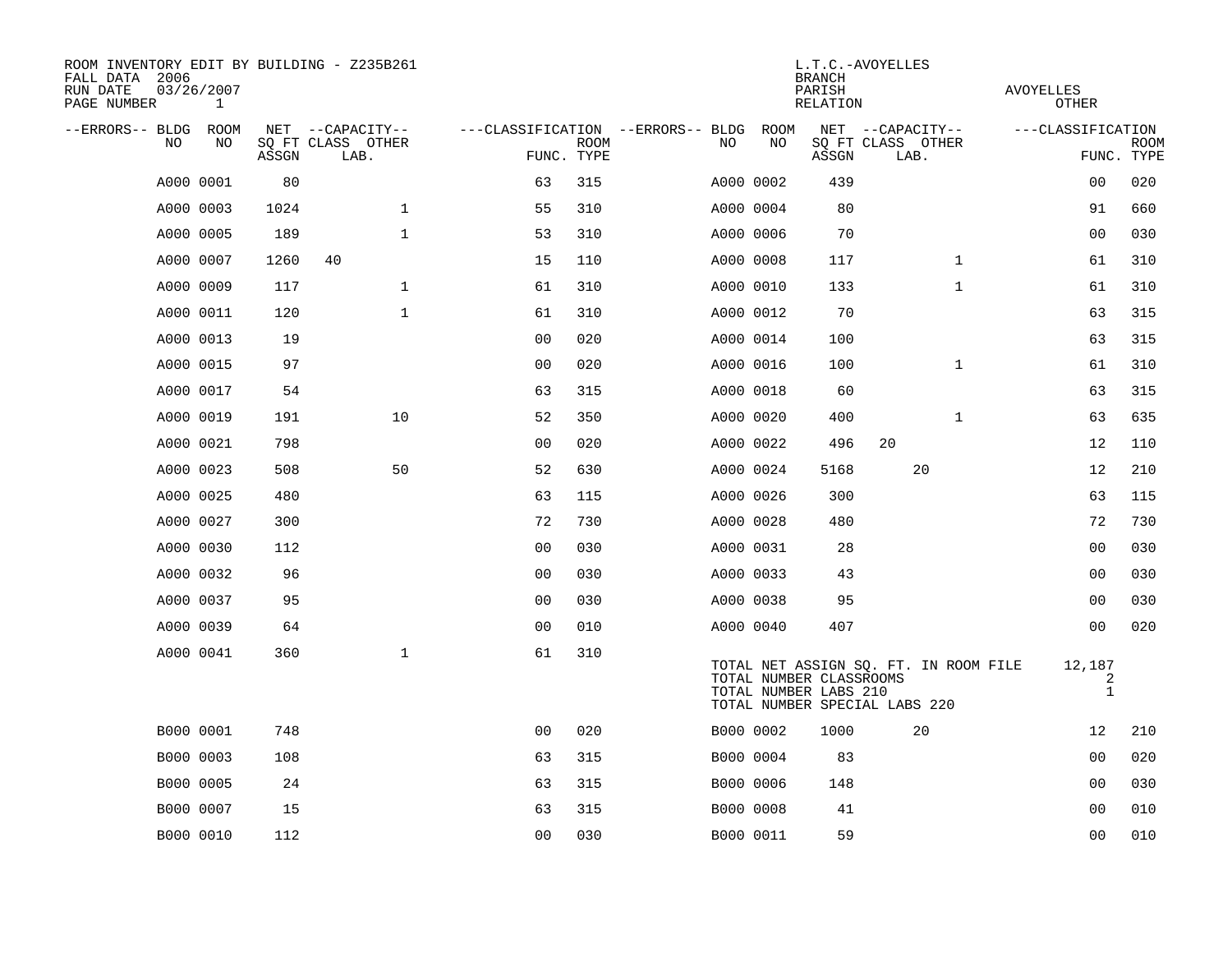| ROOM INVENTORY EDIT BY BUILDING - Z235B261<br>FALL DATA 2006<br>RUN DATE<br>PAGE NUMBER |           | 03/26/2007<br>2 |       |    |                           |                                        |                           |             |           | L.T.C.-AVOYELLES<br><b>BRANCH</b><br>PARISH<br>RELATION                                                                           |                           |              | AVOYELLES<br><b>OTHER</b>                      |                           |
|-----------------------------------------------------------------------------------------|-----------|-----------------|-------|----|---------------------------|----------------------------------------|---------------------------|-------------|-----------|-----------------------------------------------------------------------------------------------------------------------------------|---------------------------|--------------|------------------------------------------------|---------------------------|
| --ERRORS-- BLDG ROOM                                                                    |           |                 |       |    | NET --CAPACITY--          | ---CLASSIFICATION --ERRORS-- BLDG ROOM |                           |             |           |                                                                                                                                   | NET --CAPACITY--          |              | ---CLASSIFICATION                              |                           |
|                                                                                         | NO.       | NO              | ASSGN |    | SQ FT CLASS OTHER<br>LAB. |                                        | <b>ROOM</b><br>FUNC. TYPE | NO          | NO        | ASSGN                                                                                                                             | SQ FT CLASS OTHER<br>LAB. |              |                                                | <b>ROOM</b><br>FUNC. TYPE |
|                                                                                         | B000 0012 |                 | 42    |    |                           | 0 <sub>0</sub>                         | 020                       |             | B000 0013 | 32                                                                                                                                |                           |              | 0 <sub>0</sub>                                 | 020                       |
|                                                                                         | B000 0014 |                 | 281   |    |                           | 72                                     | 730                       | B000 0015   |           | 440                                                                                                                               |                           | $\mathbf{1}$ | 61                                             | 310                       |
|                                                                                         | B000 0016 |                 | 80    |    |                           | 63                                     | 315                       |             | B000 0017 | 814                                                                                                                               |                           | 20           | 12                                             | 210                       |
|                                                                                         | B000 0018 |                 | 594   |    | 18                        | 12                                     | 210                       | B000 0020   |           | 38                                                                                                                                |                           |              | 0 <sub>0</sub>                                 | 030                       |
|                                                                                         | B000 0021 |                 | 27    |    |                           | 0 <sub>0</sub>                         | 010                       | B000 0022   |           | 3172                                                                                                                              |                           | 30           | 72                                             | 730                       |
|                                                                                         | B000 0023 |                 | 127   |    |                           | 72                                     | 730                       |             | B000 0024 | 140                                                                                                                               |                           |              | 63                                             | 315                       |
|                                                                                         | B000 0026 |                 | 312   | 21 |                           | 12                                     | 110                       | B000 0027   |           | 140                                                                                                                               |                           |              | 63                                             | 115                       |
|                                                                                         | B000 0029 |                 | 3120  |    | 16                        | 12                                     | 210                       | B000 0030   |           | 122                                                                                                                               |                           |              | 63                                             | 115                       |
|                                                                                         | B000 0031 |                 | 72    |    |                           | 63                                     | 115                       | B000 0032   |           | 1267                                                                                                                              |                           |              | 72                                             | 730                       |
|                                                                                         | B000 0033 |                 | 248   |    |                           | 72                                     | 730                       |             | B000 0034 | 232<br>TOTAL NET ASSIGN SQ. FT. IN ROOM FILE<br>TOTAL NUMBER CLASSROOMS<br>TOTAL NUMBER LABS 210<br>TOTAL NUMBER SPECIAL LABS 220 |                           |              | 72<br>12,308<br>$\mathbf{1}$<br>$\overline{4}$ | 730                       |
| 9                                                                                       | C000 0001 |                 | 437   | 6  |                           | 12                                     | 110                       |             | C000 0002 | 56                                                                                                                                |                           | $\mathbf{1}$ | 61                                             | 310                       |
|                                                                                         | C000 0003 |                 | 49    |    |                           | 63                                     | 115                       | C000 0004   |           | 130                                                                                                                               |                           |              | 63                                             | 115                       |
|                                                                                         | C000 0005 |                 | 1989  |    | 18                        | 12                                     | 210                       | C000 0006   |           | 61                                                                                                                                |                           |              | 0 <sub>0</sub>                                 | 020                       |
|                                                                                         | C000 0007 |                 | 154   |    |                           | 63                                     | 115                       | C000 0008   |           | 466                                                                                                                               |                           |              | 72                                             | 730                       |
|                                                                                         | C000 0009 |                 | 254   |    |                           | 72                                     | 730                       |             | C000 0011 | 14                                                                                                                                |                           |              | 0 <sub>0</sub>                                 | 030                       |
|                                                                                         | C000 0012 |                 | 55    |    |                           | 0 <sub>0</sub>                         | 030                       |             | C000 0013 | 35<br>TOTAL NET ASSIGN SQ. FT. IN ROOM FILE<br>TOTAL NUMBER CLASSROOMS<br>TOTAL NUMBER LABS 210<br>TOTAL NUMBER SPECIAL LABS 220  |                           |              | 00<br>3,535<br>$\mathbf 1$<br>$\mathbf{1}$     | 030                       |
|                                                                                         | D000 0001 |                 | 120   |    |                           | 72                                     | 725                       |             |           | TOTAL NET ASSIGN SQ. FT. IN ROOM FILE<br>TOTAL NUMBER CLASSROOMS<br>TOTAL NUMBER LABS 210<br>TOTAL NUMBER SPECIAL LABS 220        |                           |              | 120                                            |                           |
|                                                                                         | E000 0001 |                 | 177   |    | 2                         | 61                                     | 310                       |             | E000 0002 | 98                                                                                                                                |                           |              | 63                                             | 315                       |
|                                                                                         | E000 0003 |                 | 266   |    |                           | 63                                     | 315                       | 9 E000 0004 |           | TOTAL NET ASSIGN SQ. FT. IN ROOM FILE                                                                                             | 744 1000                  |              | 12<br>1,285                                    | 110                       |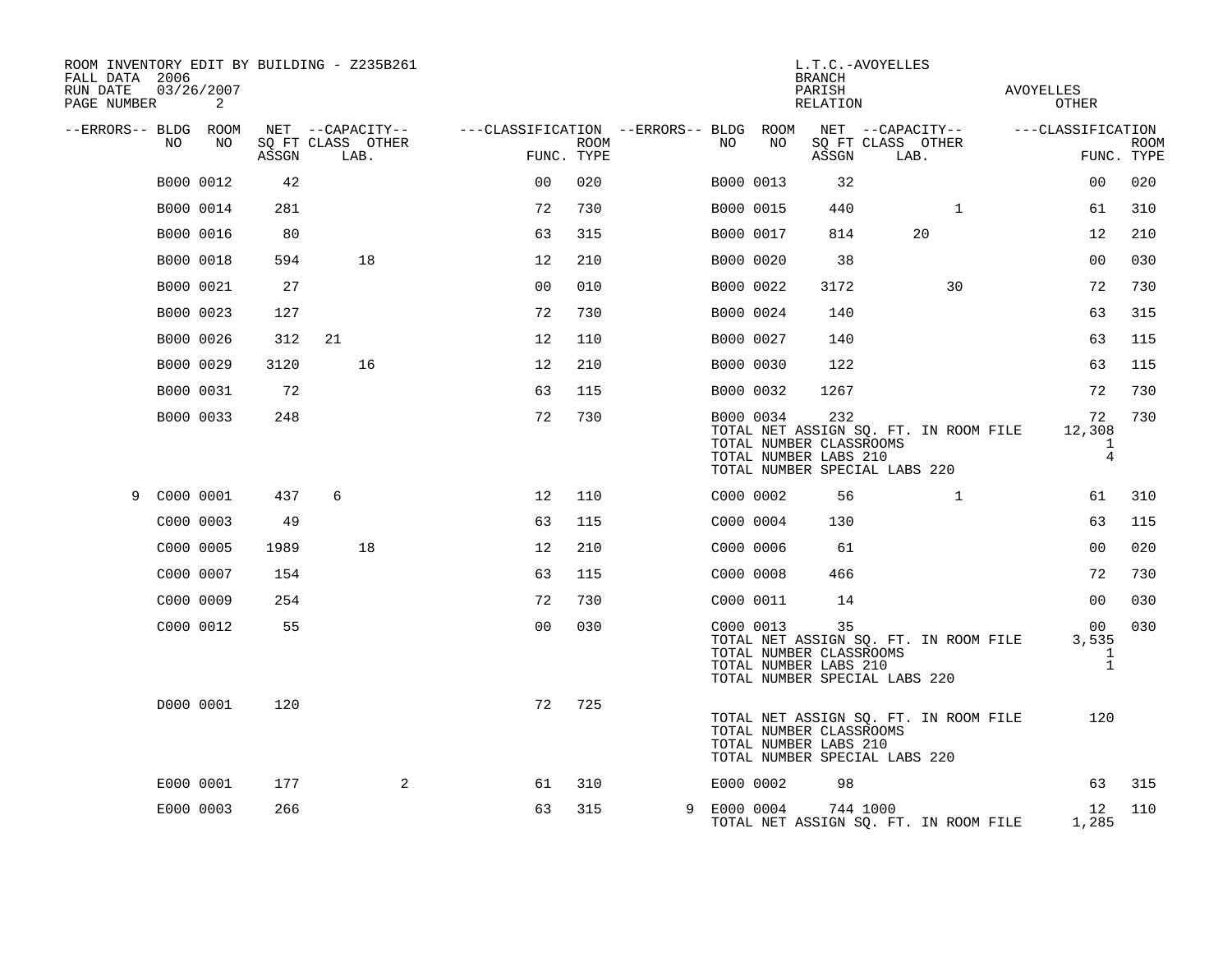| ROOM INVENTORY EDIT BY BUILDING - Z235B261<br>FALL DATA 2006<br>RUN DATE<br>PAGE NUMBER |    | 03/26/2007<br>3 |       |     |                                               |                                                         |                    |  |           |                                                                                         |                            | L.T.C.-AVOYELLES<br><b>BRANCH</b><br>PARISH<br>RELATION |                                       |  |                                      |             |  |
|-----------------------------------------------------------------------------------------|----|-----------------|-------|-----|-----------------------------------------------|---------------------------------------------------------|--------------------|--|-----------|-----------------------------------------------------------------------------------------|----------------------------|---------------------------------------------------------|---------------------------------------|--|--------------------------------------|-------------|--|
| --ERRORS-- BLDG ROOM                                                                    | NO | NO              | ASSGN |     | NET --CAPACITY--<br>SQ FT CLASS OTHER<br>LAB. | ---CLASSIFICATION --ERRORS-- BLDG ROOM NET --CAPACITY-- | ROOM<br>FUNC. TYPE |  | NO        | NO<br>TOTAL NUMBER CLASSROOMS<br>TOTAL NUMBER LABS 210<br>TOTAL NUMBER SPECIAL LABS 220 | SQ FT CLASS OTHER<br>ASSGN | LAB.                                                    |                                       |  | ---CLASSIFICATION<br>FUNC. TYPE<br>1 | <b>ROOM</b> |  |
|                                                                                         |    | F000 0001       | 185   |     |                                               | 72                                                      | 725                |  |           | TOTAL NUMBER CLASSROOMS<br>TOTAL NUMBER LABS 210<br>TOTAL NUMBER SPECIAL LABS 220       |                            |                                                         | TOTAL NET ASSIGN SQ. FT. IN ROOM FILE |  | 185                                  |             |  |
|                                                                                         |    | G000 0001       | 529   |     | 44                                            | 12                                                      | 210                |  | G000 0002 |                                                                                         | 529                        | 27                                                      |                                       |  | 12                                   | 110         |  |
|                                                                                         |    | G000 0002A      | 3808  | 100 |                                               | 15                                                      | 110                |  | G000 0004 |                                                                                         | 506                        | 29                                                      |                                       |  | 12                                   | 110         |  |
|                                                                                         |    | G000 0009       | 459   | 24  |                                               | 15                                                      | 110                |  |           | TOTAL NUMBER CLASSROOMS<br>TOTAL NUMBER LABS 210<br>TOTAL NUMBER SPECIAL LABS 220       |                            |                                                         | TOTAL NET ASSIGN SQ. FT. IN ROOM FILE |  | 5,831<br>4<br>$\mathbf{1}$           |             |  |
|                                                                                         |    | H000 0001       | 1350  |     |                                               | 63                                                      | 315                |  |           | TOTAL NUMBER CLASSROOMS<br>TOTAL NUMBER LABS 210<br>TOTAL NUMBER SPECIAL LABS 220       |                            |                                                         | TOTAL NET ASSIGN SQ. FT. IN ROOM FILE |  | 1,350                                |             |  |
|                                                                                         |    | I000 0001       | 1369  |     | 200                                           | 52                                                      | 630                |  | I000 0002 |                                                                                         | 205                        |                                                         | $\mathbf{1}$                          |  | 61                                   | 310         |  |
|                                                                                         |    | I000 0003       | 156   |     | $\mathbf{1}$                                  | 61                                                      | 310                |  | I000 0004 |                                                                                         | 540                        |                                                         |                                       |  | 0 <sub>0</sub>                       | 020         |  |
|                                                                                         |    | I000 0005       | 750   | 43  |                                               | 12                                                      | 110                |  | I000 0006 |                                                                                         | 750                        |                                                         | 42                                    |  | 12                                   | 210         |  |
|                                                                                         |    | I000 0007       | 64    |     |                                               | 63                                                      | 315                |  | I000 0008 |                                                                                         | 93                         |                                                         |                                       |  | 63                                   | 315         |  |
|                                                                                         |    | I000 0009       | 31    |     |                                               | 0 <sub>0</sub>                                          | 020                |  | I000 0011 |                                                                                         | 563                        |                                                         | $\mathbf{1}$                          |  | 51                                   | 310         |  |
|                                                                                         |    | I000 0012       | 563   |     | $\mathbf{1}$                                  | 61                                                      | 310                |  | I000 0013 |                                                                                         | 24                         |                                                         |                                       |  | 63                                   | 315         |  |
|                                                                                         |    | I000 0014       | 647   | 30  |                                               | 12                                                      | 110                |  | I000 0015 |                                                                                         | 647                        | 30                                                      |                                       |  | 12                                   | 110         |  |
|                                                                                         |    | I000 0016       | 647   |     | 20                                            | 12                                                      | 210                |  | I000 0017 |                                                                                         | 560                        | 20                                                      |                                       |  | 12                                   | 110         |  |
|                                                                                         |    | I000 0018       | 575   |     | 10                                            | 52                                                      | 350                |  | I000 0019 |                                                                                         | 575                        |                                                         | 15                                    |  | 12                                   | 210         |  |
|                                                                                         |    | I000 0020       | 273   |     |                                               | 0 <sub>0</sub>                                          | 030                |  | I000 0021 |                                                                                         | 253                        |                                                         |                                       |  | 00                                   | 030         |  |
|                                                                                         |    | I000 0022       | 50    |     |                                               | 00                                                      | 010                |  | I000 0023 |                                                                                         | 453                        |                                                         |                                       |  | 0 <sub>0</sub>                       | 020         |  |
|                                                                                         |    | I000 0024       | 196   |     | 16                                            | 52                                                      | 630                |  | I000 0025 |                                                                                         | 94                         |                                                         | $\mathbf{1}$                          |  | 61                                   | 310         |  |
|                                                                                         |    | I000 0026       | 1160  |     | 10                                            | 41                                                      | 420                |  | I000 0028 |                                                                                         | 2318                       |                                                         | 25                                    |  | 12                                   | 210         |  |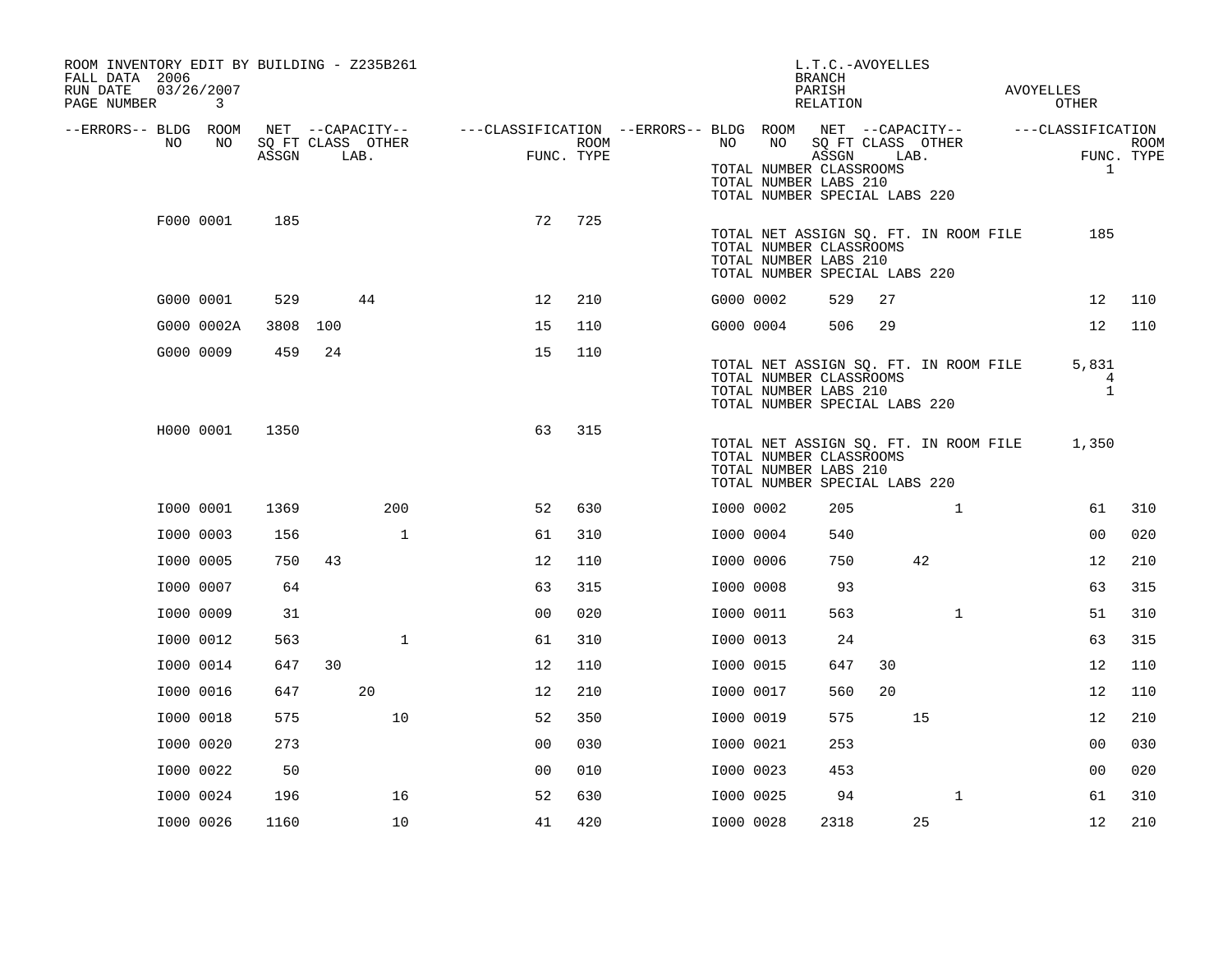| ROOM INVENTORY EDIT BY BUILDING - Z235B261<br>FALL DATA 2006<br>RUN DATE<br>PAGE NUMBER | 03/26/2007<br>4 |       |                           |                                        |                           |             |                                                               | <b>BRANCH</b><br>PARISH<br>RELATION | L.T.C.-AVOYELLES                                                       | AVOYELLES<br>OTHER                  |                           |
|-----------------------------------------------------------------------------------------|-----------------|-------|---------------------------|----------------------------------------|---------------------------|-------------|---------------------------------------------------------------|-------------------------------------|------------------------------------------------------------------------|-------------------------------------|---------------------------|
| --ERRORS-- BLDG ROOM                                                                    |                 |       | NET --CAPACITY--          | ---CLASSIFICATION --ERRORS-- BLDG ROOM |                           |             |                                                               |                                     | NET --CAPACITY--                                                       | ---CLASSIFICATION                   |                           |
| NO                                                                                      | NO              | ASSGN | SQ FT CLASS OTHER<br>LAB. |                                        | <b>ROOM</b><br>FUNC. TYPE | NO          | NO                                                            | ASSGN                               | SQ FT CLASS OTHER<br>LAB.                                              |                                     | <b>ROOM</b><br>FUNC. TYPE |
|                                                                                         | I000 0029       | 456   |                           | 72                                     | 215                       |             | I000 0030                                                     | 72                                  |                                                                        | 91                                  | 660                       |
|                                                                                         | I000 0031       | 224   |                           | 0 <sub>0</sub>                         | 010                       |             | I000 0032                                                     | 192                                 |                                                                        | 72                                  | 215                       |
|                                                                                         | I000 0033       | 18    |                           | 0 <sub>0</sub>                         | 030                       |             | I000 0034                                                     | 130                                 |                                                                        | 72                                  | 215                       |
|                                                                                         | I000 0036       | 25    |                           | 63                                     | 315                       |             | I000 0037                                                     | 256                                 |                                                                        | 72                                  | 730                       |
|                                                                                         | I000 0038       | 567   |                           | 72                                     | 730                       |             | I000 0039<br>TOTAL NUMBER CLASSROOMS<br>TOTAL NUMBER LABS 210 | 283                                 | TOTAL NET ASSIGN SQ. FT. IN ROOM FILE<br>TOTAL NUMBER SPECIAL LABS 220 | 72<br>13,937<br>4<br>4              | 730                       |
|                                                                                         | J000 0001       | 112   |                           | 63                                     | 745                       |             | TOTAL NUMBER CLASSROOMS<br>TOTAL NUMBER LABS 210              |                                     | TOTAL NET ASSIGN SQ. FT. IN ROOM FILE<br>TOTAL NUMBER SPECIAL LABS 220 | 112                                 |                           |
|                                                                                         | Y000 0102       | 96    | 3                         | 22                                     | 215                       |             | Y000 0103                                                     | 864                                 | 37                                                                     | 12                                  | 110                       |
|                                                                                         | Y000 0104       | 324   | 10                        | 22                                     | 215                       |             | Y000 0108                                                     | 1044                                | 37                                                                     | 22                                  | 215                       |
|                                                                                         | Y000 0109       | 63    | $\mathbf{1}$              | 61                                     | 310                       |             | Y000 0110                                                     | 1508                                | 37                                                                     | 12                                  | 210                       |
|                                                                                         | Y000 0111       | 21    |                           | 72                                     | 215                       |             | Y000 0112                                                     | 80                                  | 2                                                                      | 22                                  | 215                       |
|                                                                                         | Y000 0113       | 72    |                           | 0 <sub>0</sub>                         | 030                       |             | Y000 0115                                                     | 40                                  |                                                                        | 63                                  | 315                       |
|                                                                                         | Y000 0116       | 40    |                           | 72                                     | 215                       |             | Y000 0119                                                     | 110                                 |                                                                        | 72                                  | 215                       |
|                                                                                         | Y000 0122       | 40    | $\mathbf{1}$              | 22                                     | 215                       |             | Y000 0123<br>TOTAL NUMBER CLASSROOMS<br>TOTAL NUMBER LABS 210 | 36                                  | TOTAL NET ASSIGN SQ. FT. IN ROOM FILE<br>TOTAL NUMBER SPECIAL LABS 220 | 72<br>4,266<br>$\mathbf 1$<br>$1\,$ | 215                       |
|                                                                                         | Z000 0106       | 255   | 17                        | 12                                     | 110                       | 9 Z000 0107 |                                                               | 112                                 | 30                                                                     | 12                                  | 110                       |
|                                                                                         | Z000 0107B      | 456   |                           | 72                                     | 215                       |             | Z000 0107C                                                    | 2100                                | 25                                                                     | 12                                  | 210                       |
|                                                                                         | Z000 0108       | 192   | 21                        | 12                                     | 110                       |             | Z000 0108A                                                    | 2772                                | 20                                                                     | 12                                  | 210                       |
|                                                                                         | Z000 0116       | 238   | 22                        | 12                                     | 110                       |             | Z000 0116A                                                    | 180                                 |                                                                        | 72                                  | 215                       |
|                                                                                         | Z000 0116B      | 2772  | 20                        | 12                                     | 210                       |             | Z000 0127                                                     | 450                                 | 15                                                                     | 12                                  | 110                       |
|                                                                                         | Z000 0201       | 690   | 12                        | 12                                     | 210                       |             | Z000 0202                                                     | 2345                                | 15                                                                     | 12                                  | 210                       |
|                                                                                         | Z000 0202A      | 168   |                           | 72                                     | 215                       |             |                                                               |                                     | TOTAL NET ASSIGN SQ. FT. IN ROOM FILE                                  | 12,730                              |                           |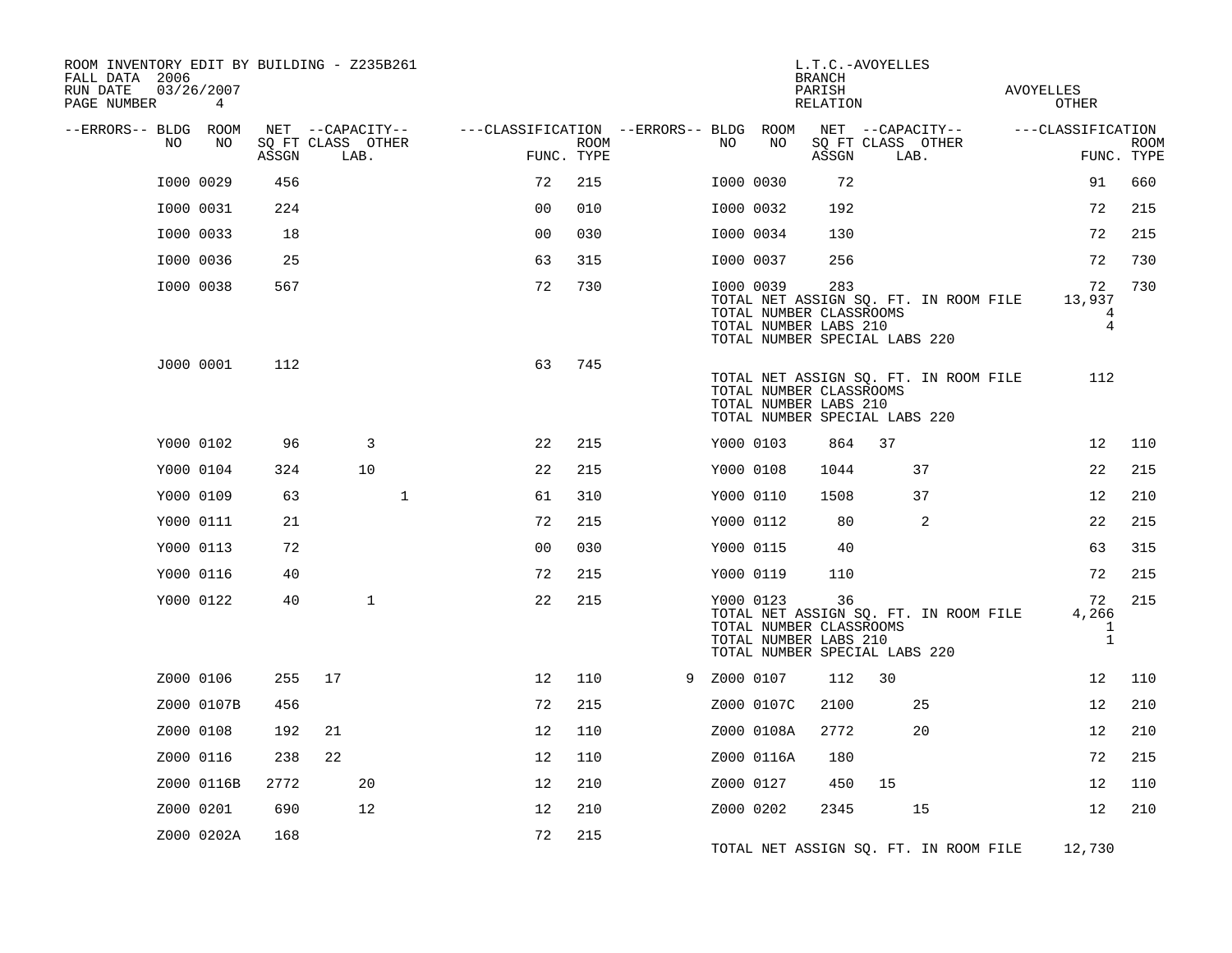| ROOM INVENTORY EDIT BY BUILDING - Z235B261     |                                           | L.T.C.-AVOYELLES              |                   |
|------------------------------------------------|-------------------------------------------|-------------------------------|-------------------|
| 2006<br>FALL DATA                              |                                           | BRANCH                        |                   |
| 03/26/2007<br>RUN DATE                         |                                           | PARISH                        | AVOYELLES         |
| PAGE NUMBER                                    |                                           | RELATION                      | OTHER             |
| ROOM<br>--ERRORS-- BLDG<br>NET<br>--CAPACITY-- | --ERRORS-- BLDG ROOM<br>---CLASSIFICATION | NET<br>--CAPACITY--           | ---CLASSIFICATION |
| SO FT CLASS<br>OTHER<br>NO.<br>NO              | <b>ROOM</b><br>NO                         | SO FT CLASS OTHER<br>NO       | ROOM              |
| ASSGN<br>LAB.                                  | FUNC. TYPE                                | ASSGN<br>LAB.                 | FUNC. TYPE        |
|                                                |                                           | TOTAL NUMBER CLASSROOMS       |                   |
|                                                |                                           | TOTAL NUMBER LABS 210         |                   |
|                                                |                                           | TOTAL NUMBER SPECIAL LABS 220 |                   |